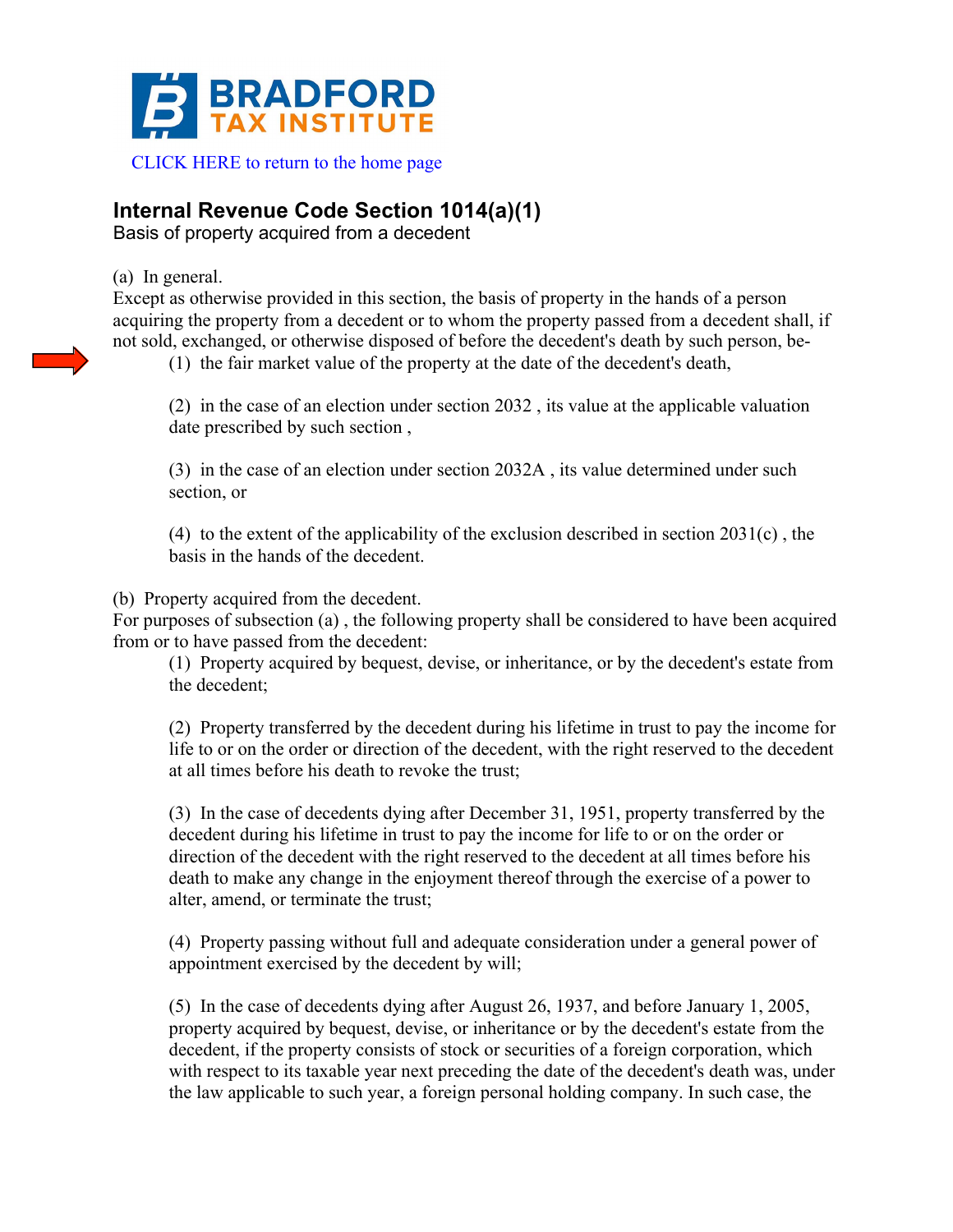basis shall be the fair market value of such property at the date of the decedent's death or the basis in the hands of the decedent, whichever is lower;

(6) In the case of decedents dying after December 31, 1947, property which represents the surviving spouse's one-half share of community property held by the decedent and the surviving spouse under the community property laws of any State, or possession of the United States or any foreign country, if at least one-half of the whole of the community interest in such property was includible in determining the value of the decedent's gross estate under chapter 11 of subtitle B ( section 2001 and following, relating to estate tax) or section 811 of the Internal Revenue Code of 1939;

(7) Repealed.

(8) Repealed.

(9) In the case of decedents dying after December 31, 1953, property acquired from the decedent by reason of death, form of ownership, or other conditions (including property acquired through the exercise or non-exercise of a power of appointment), if by reason thereof the property is required to be included in determining the value of the decedent's gross estate under chapter 11 of subtitle B or under the Internal Revenue Code of 1939. In such case, if the property is acquired before the death of the decedent, the basis shall be the amount determined under subsection (a) reduced by the amount allowed to the taxpayer as deductions in computing taxable income under this subtitle or prior income tax laws for exhaustion, wear and tear, obsolescence, amortization, and depletion on such property before the death of the decedent. Such basis shall be applicable to the property commencing on the death of the decedent. This paragraph shall not apply to-

(A) annuities described in section 72 ;

(B) property to which paragraph (5) would apply if the property had been acquired by bequest; and

(C) property described in any other paragraph of this subsection .

(10) Property includible in the gross estate of the decedent under section 2044 (relating to certain property for which marital deduction was previously allowed). In any such case, the last 3 sentences of paragraph (9) shall apply as if such property were described in the first sentence of paragraph (9) .

(c) Property representing income in respect of a decedent.

This section shall not apply to property which constitutes a right to receive an item of income in respect of a decedent under section 691 .

(d) Special rule with respect to DISC stock.

If stock owned by a decedent in a DISC or former DISC (as defined in section 992(a) ) acquires a new basis under subsection (a) , such basis (determined before the application of this subsection) shall be reduced by the amount (if any) which would have been included in gross income under section 995(c) as a dividend if the decedent had lived and sold the stock at its fair market value on the estate tax valuation date. In computing the gain the decedent would have had if he had lived and sold the stock, his basis shall be determined without regard to the last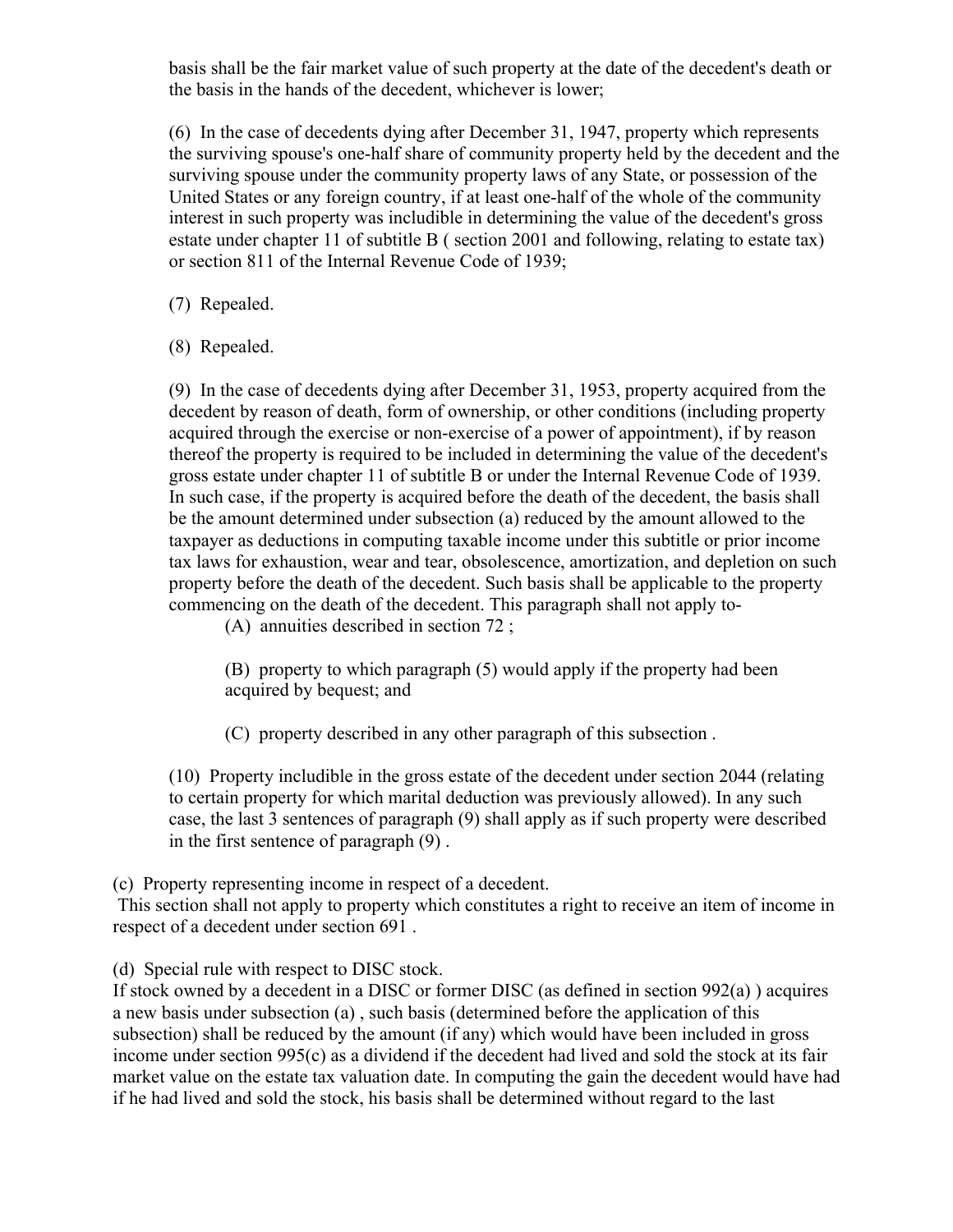sentence of section  $996(e)(2)$  (relating to reductions of basis of DISC stock). For purposes of this subsection, the estate tax valuation date is the date of the decedent's death or, in the case of an election under section 2032 , the applicable valuation date prescribed by that section.

(e) Appreciated property acquired by decedent by gift within 1 year of death.

(1) In general.

In the case of a decedent dying after December 31, 1981, if-

(A) appreciated property was acquired by the decedent by gift during the 1-year period ending on the date of the decedent's death, and

(B) such property is acquired from the decedent by (or passes from the decedent to) the donor of such property (or the spouse of such donor),

the basis of such property in the hands of such donor (or spouse) shall be the adjusted basis of such property in the hands of the decedent immediately before the death of the decedent.

(2) Definitions.

For purposes of paragraph (1) -

(A) Appreciated property. The term "appreciated property" means any property if the fair market value of such property on the day it was transferred to the decedent by gift exceeds its adjusted basis.

(B) Treatment of certain property sold by estate. In the case of any appreciated property described in subparagraph (A) of paragraph (1) sold by the estate of the decedent or by a trust of which the decedent was the grantor, rules similar to the rules of paragraph (1) shall apply to the extent the donor of such property (or the spouse of such donor) is entitled to the proceeds from such sale.

(f) Basis Must Be Consistent With Estate Tax Return.

For purposes of this section-

(1) In general.

The basis of any property to which subsection (a) applies shall not exceed-

(A) in the case of property the final value of which has been determined for purposes of the tax imposed by chapter 11 on the estate of such decedent, such value, and

(B) in the case of property not described in subparagraph (A) and with respect to which a statement has been furnished under section 6035(a) identifying the value of such property, such value.

(2) Exception.

Paragraph (1) shall only apply to any property whose inclusion in the decedent's estate increased the liability for the tax imposed by chapter 11 (reduced by credits allowable against such tax) on such estate.

(3) Determination.

For purposes of paragraph (1), the basis of property has been determined for purposes of the tax imposed by chapter 11 if